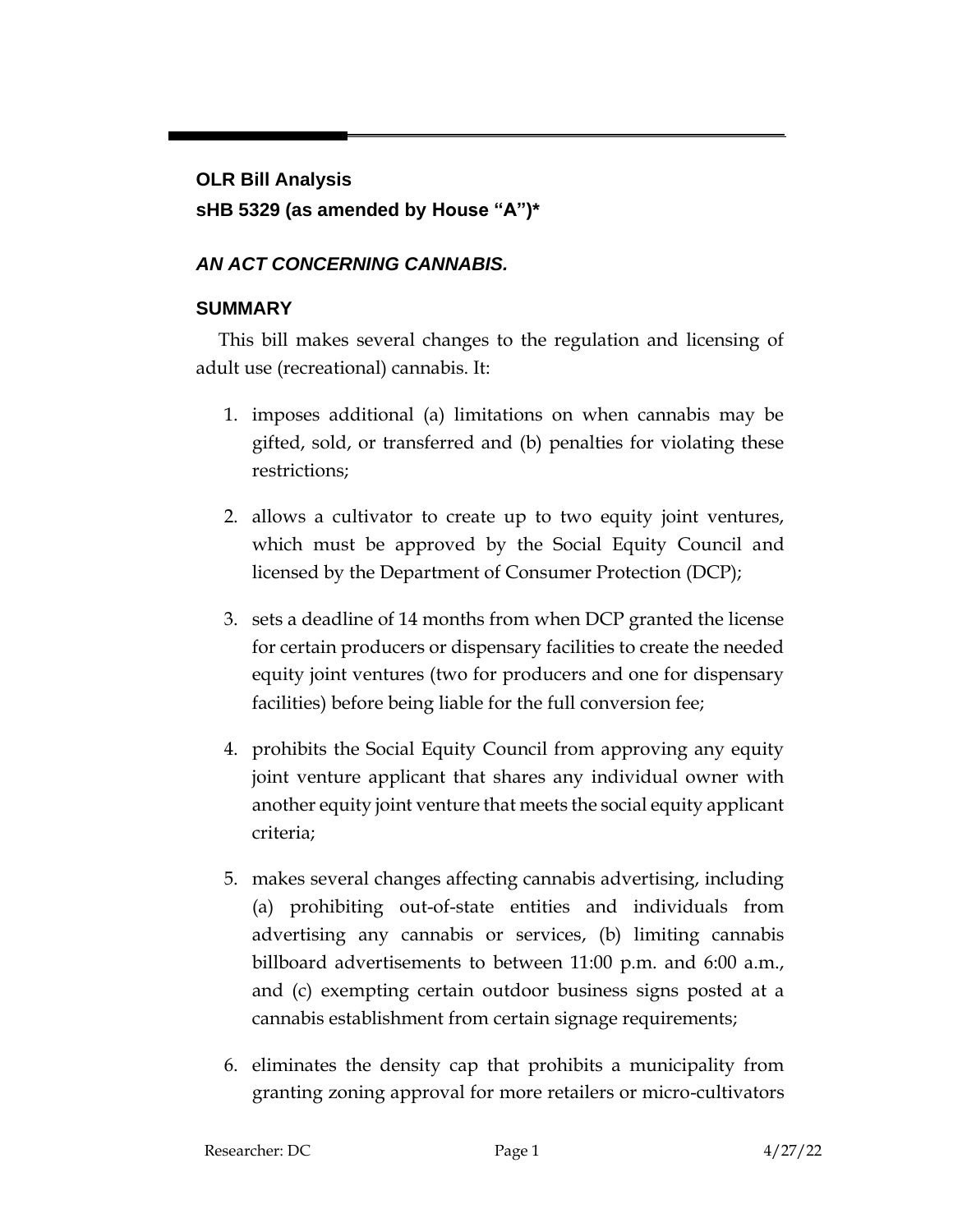based on the number of municipal residents;

- 7. establishes a working group to study regulating hemp and the possibility of including it in the state's cannabis program; and
- 8. deems Social Equity Council members as having resigned if they miss three consecutive meetings or 50% of the meetings in a calendar year.

Separately, the bill extends to physician assistants (PAs) the ability to certify a patient for medical marijuana use (except for glaucoma). Beginning July 1, 2023, it also eliminates the fees for (1) renewing a patient or caregiver registration (currently \$25) and (2) administrative costs associated with issuing or renewing registrations (currently \$75 for qualifying patients) or any other fee in addition to the registration fee (§§ 15 & 17).

\*House Amendment " $A$ " (1) moves up the effective date for the gifting limitations from July 1, 2022, to upon passage; (2) lowers the per gifting offense fine amounts, from \$2,500 in the original bill to \$1,000; (3) modifies the original bill's advertising provisions, including limiting the time rather than prohibiting billboard advertisements, prohibiting cannabis plant depictions in advertising, and increasing the minimum distance for advertising from certain buildings; (4) expands the working group's scope to include additional hemp-related topics; (5) adds the provisions on certification by PAs; (6) eliminates certain medical marijuana fees, beginning July 1, 2023; and (7) deems Social Equity Council members as having resigned when they miss a specified number of meetings.

EFFECTIVE DATE: July 1, 2022, except the provisions on (1) gifting limitations, equity joint ventures, the municipal density cap, the working group, and Social Equity Council are effective upon passage, and (2) eliminating the medical marijuana fees are effective July 1, 2023.

## **§§ 2-4 — PROHIBITION ON CERTAIN GIFTS, SALES, AND TRANSFERS**

Current law allows consumers (i.e., people age 21 or older) to give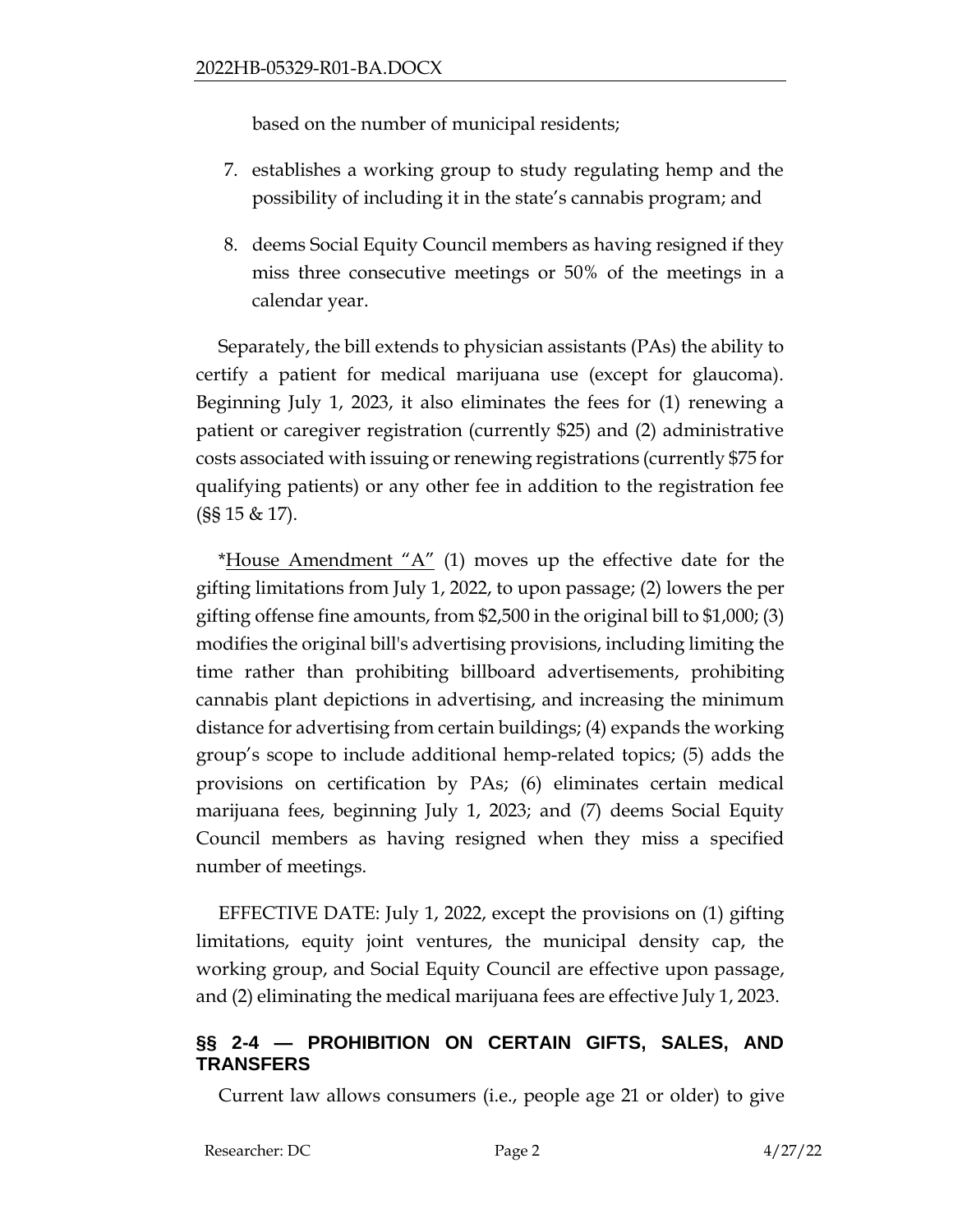cannabis to other consumers for free (i.e., without compensation or consideration) if the giver reasonably believes that the other person may possess the cannabis without exceeding the Responsible and Equitable Regulation of Adult-Use Cannabis Act's possession limit.

The bill limits this allowance by prohibiting individuals from gifting, selling, or transferring cannabis to another person:

- 1. to induce, or in exchange for, any donation for any purpose, including any charitable donation or any donation made to gain admission to any event;
- 2. at any location, other than a dispensary facility, retailer, or hybrid-retailer, (a) where a consumer may purchase any item other than cannabis, a cannabis product, or services related to cannabis, or (b) that requires consideration, including membership in any club, to gain admission to the location; or
- 3. as part of any giveaway associated with attendance at any event, including a door prize, goodie bag, or swag bag.

The bill allows people with a bona fide social relationship to give cannabis to one another if the gift is made without consideration and is not associated with a commercial transaction.

#### *Fines*

In addition to any existing penalty, the bill subjects anyone who violates this provision to:

- 1. a municipal fine the bill allows to be locally adopted, which may be up to \$ 1,000 per violation (see below);
- 2. a Department of Emergency Services and Public Protection (DESPP) fine of \$1,000 per offense, which is payable by mail without appearing in court; and
- 3. an administrative hearing held by the Department of Revenue Services (DRS) commissioner for failing to pay taxes, which may result in a civil penalty of up to \$1,000 per violation.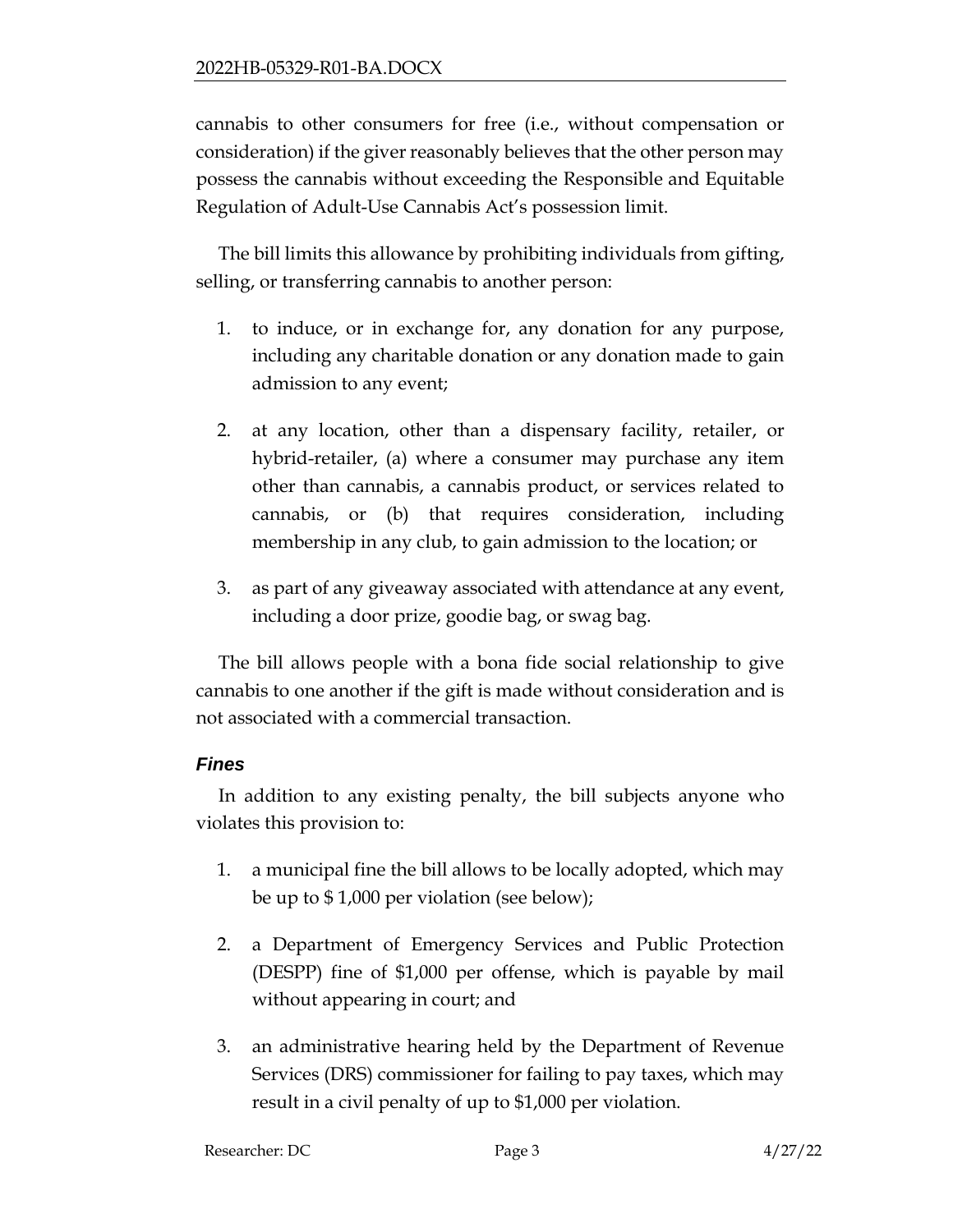Under the bill, "per offense" and "per violation" mean either per transaction or per day the violation continues, as the DESPP or DRS commissioner determines for the respective violation.

The bill allows any municipality to establish, by ordinance, a fine for violating the bill's gift, sale, and transfer provisions (§ 3). Any police officer or other person the municipal chief executive officer authorizes may issue a citation to anyone who commits a violation. Municipalities that adopt this type of ordinance must also adopt a citation hearing procedure. Revenue from municipal fines must be deposited into the municipality's general fund or in a designated special fund.

# **§§ 5-7 & 21 — EQUITY JOINT VENTURES** *Cultivators (§ 5)*

The bill allows a licensed cultivator to create up to two equity joint ventures, subject to Social Equity Council approval and DCP licensing requirements. The equity joint venture must be in any cannabis establishment business other than a cultivator license. By law, a "cannabis establishment" is a producer, dispensary facility, cultivator, micro-cultivator, retailer, hybrid retailer (i.e., licensed to sell both recreational cannabis and medical marijuana), food and beverage manufacturer, product manufacturer or packager, delivery service, or transporter.

*Application Procedure and Contents.* Similar to existing law for equity joint ventures for producers and dispensary facilities, the bill requires a licensed cultivator applying for an equity joint venture to submit to the council information that allows the council to determine the venture's ownership terms. These include the organizing documents outlining each backer's ownership stake, initial investment, and payout information. They may also include evidence of business formation, ownership allocation, ownership and financing terms, and proof of social equity applicant involvement.

Upon receiving the council's written approval, the equity joint venture applicant must apply for a DCP license in the same form as required by other cultivators, except the application is not subject to the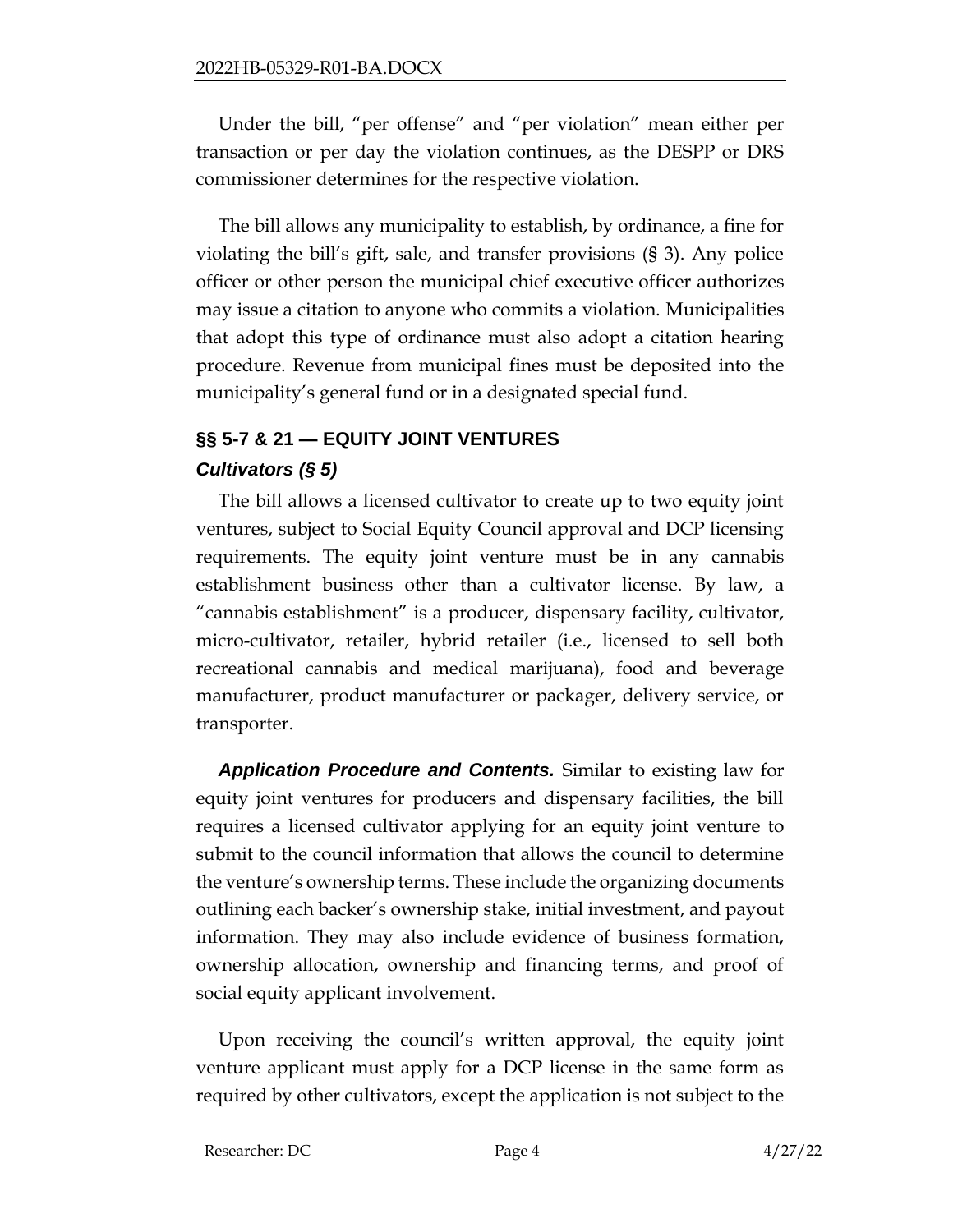lottery.

**Ownership and Location Limits.** The bill prohibits a cultivator, including its backer, from increasing its ownership in an equity joint venture to more than 50% in the seven years after DCP issues a license. It also prohibits equity joint ventures that share a common cultivator or backer from being located within 20 miles of another commonly owned equity joint venture.

*Financial Ratio.* The bill requires an equity joint venture applicant to pay 50% of any applicable fee (the full fee is \$25,000 for a provisional license and \$75,000 for a license or renewal) for the first three renewal cycles and then the full amount after that.

# *Producers and Dispensary Facilities (§§ 6 & 7)*

**Ownership.** By law, producers seeking a license expansion and dispensary facilities seeking to convert to a hybrid retailer may pay reduced fees in exchange for creating a certain number of equity joint ventures (i.e., two for producers and one for dispensaries). Under current law, these equity joint ventures require that the social equity applicant own at least 50% of the business. The bill instead requires that (1) the equity joint venture be at least 50% owned and controlled by an individual or individuals who meet the social equity applicant criteria or (2) the equity joint venture applicant is an individual who meets the social equity applicant criteria.

By law, a social equity applicant is an individual who (1) had average household income of less than 300% of the state median over the three tax years immediately before the application and (2) was a resident of a disproportionately impacted area for at least (a) five of the 10 immediately preceding years or (b) nine years before he or she turned age 18. It may also be a person (e.g., business entity) that is at least 65% owned and controlled by an individual or individuals who meet these criteria.

*Fee Deadline.* Under current law, if a producer or dispensary pays the reduced conversion fee but does not subsequently create the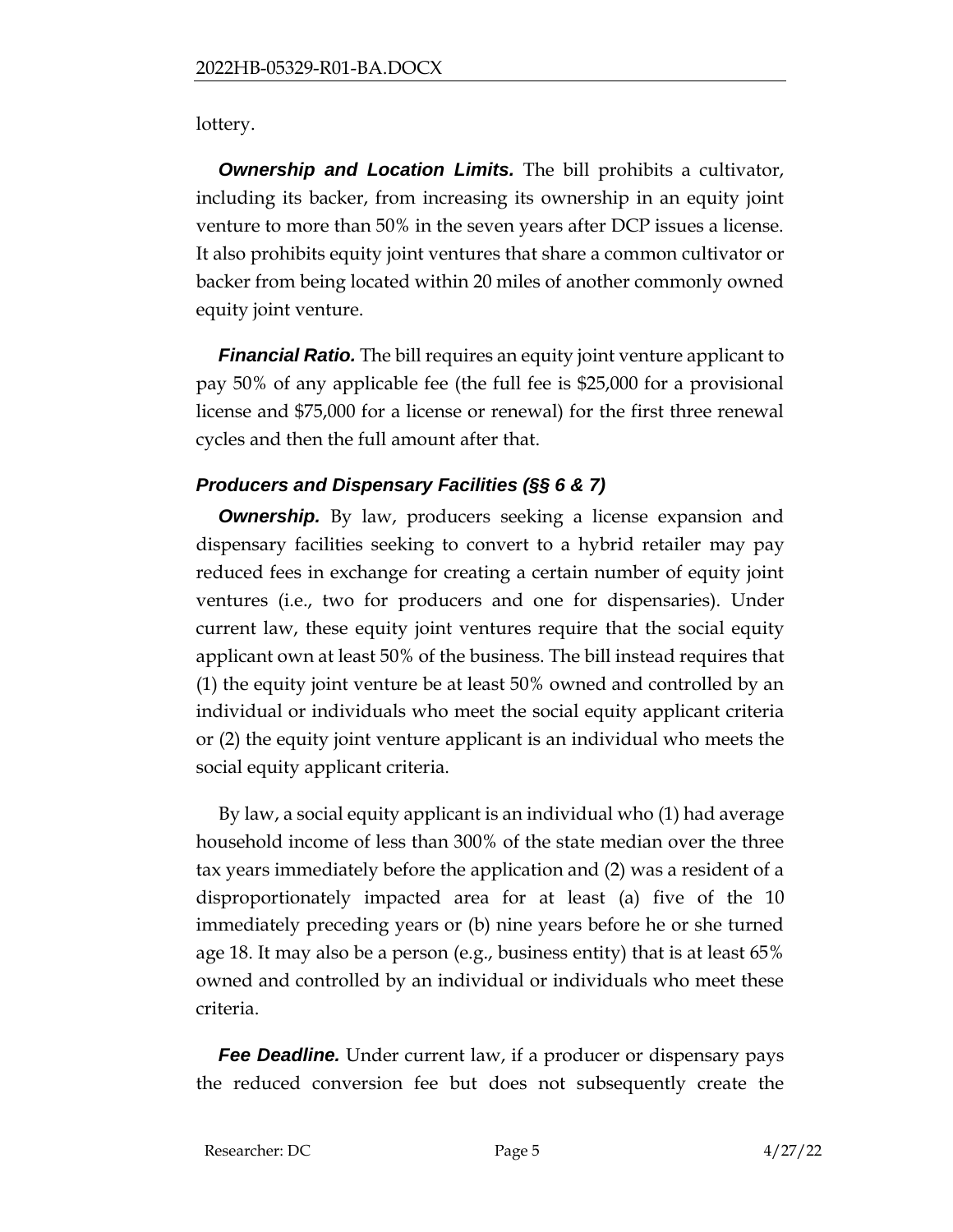required equity joint ventures, it is liable for the full fee amount (i.e., \$3 million for producers and \$1 million for dispensary facilities). The bill specifies that (1) this must be done within 14 months after DCP approves the license expansion or conversion and gives a final license and (2) the amount due is minus the paid reduced conversion fee.

*Limitations.* The bill limits producers and dispensary facilities that receive approval to expand or convert to creating two equity joint ventures. They may not apply for, or create, any additional equity joint ventures if, upon the bill's passage, the producer or facility has created at least two equity joint ventures that have received a provisional license.

*Financial Ratio.* The bill requires an equity joint venture applicant to pay 50% of any applicable fee for the first three renewal cycles and then the full amount thereafter. By law, the reduced conversion fee is \$1.5 million for producers and \$500,000 for dispensary facilities, with an annual renewal fee of \$75,000 for the former and \$25,000 for the latter (CGS § 21a-420e(d) and Conn. Agencies Regs., § 21a-408-29).

# *Sharing Ownership (§ 21)*

The bill prohibits the Social Equity Council from approving any equity joint venture applicant that shares any individual owner with another equity joint venture that meets the social equity applicant criteria (see above).

# **§ 8 — ADVERTISEMENTS**

The bill prohibits out-of-state entities and individuals from advertising any cannabis or services. It does so by limiting cannabis advertisements to cannabis establishment licensees. The bill makes a violation of this prohibition an unfair trade practice (see BACKGROUND).

#### *Billboards*

Current law allows billboard advertisements for cannabis establishments only if the advertiser has reliable evidence that at least 90% of the audience is reasonably expected to be at least 21. The bill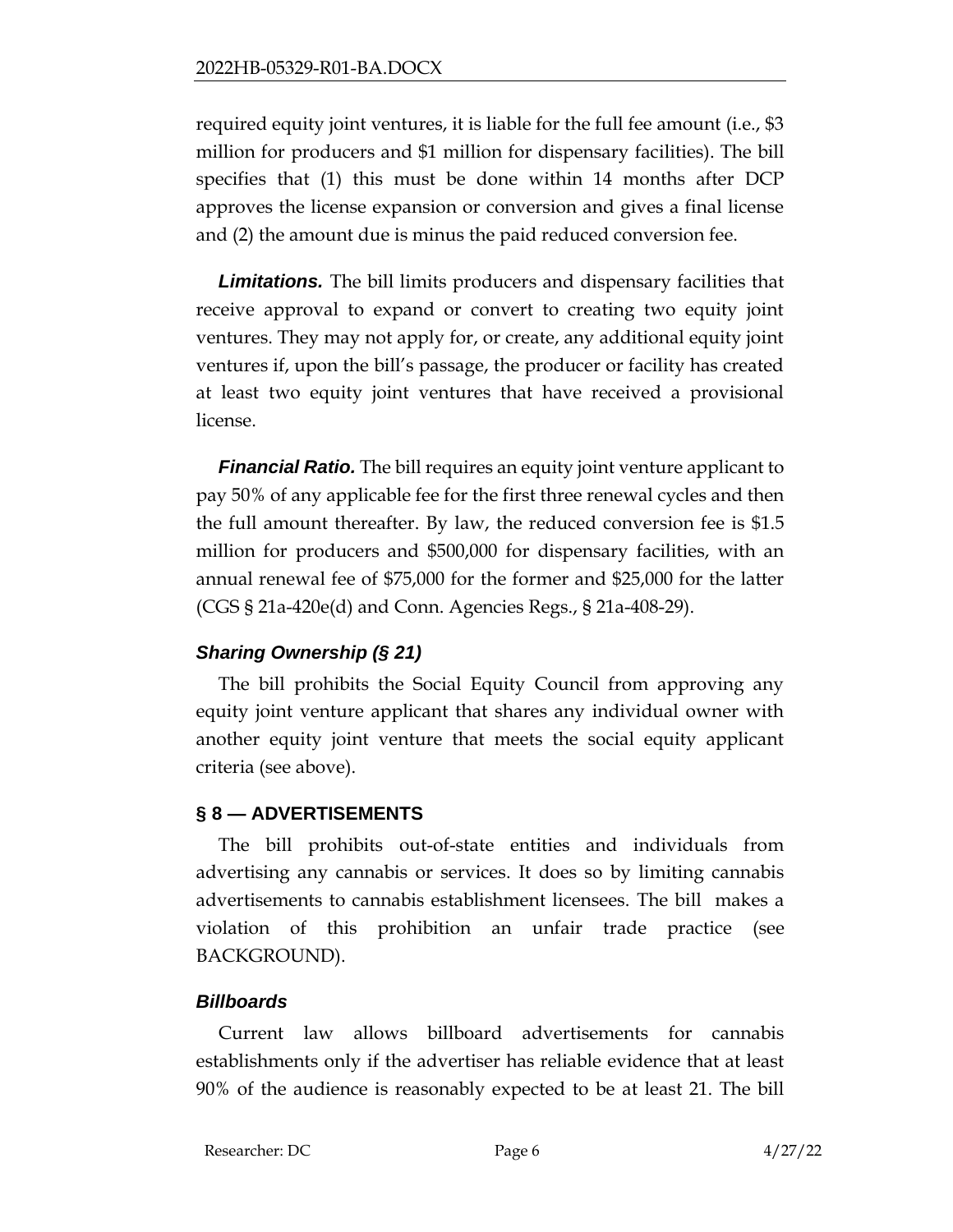further limits billboard advertising by prohibiting advertisement on an electronic or illuminated billboard between 6:00 a.m. and 11:00 p.m.

#### *Business Names*

Current law prohibits cannabis establishments from advertising cannabis or cannabis paraphernalia, goods, or services in a way that targets or is designed to appeal to those under age 21. The bill specifies that this prohibition includes using a business name or logo.

#### *Plant Images*

The bill prohibits establishments from using any image or other visual representation of the cannabis plant or part of the plant, including the leaf, in displays or advertisements. The prohibition on displays applies if it is clearly visible to a person from the outside of the facility used to operate the cannabis establishment or used on any display signs or printed advertising material, or on the outside of the facility used to operate the cannabis establishment.

#### *Sponsored Events*

Current law prohibits advertisers from sponsoring certain charitable and sporting events or advertising at or in connection with them unless the sponsor or advertiser has reliable evidence that no more than 10% of the audience is reasonably expected to be under age 21. The bill makes the cannabis establishment responsible for having the reliable evidence by eliminating the sponsor's ability to do so.

#### *Minimum Distance from Certain Buildings*

The bill increases the minimum distance, from 500 to 1,500 feet, needed to advertise cannabis or cannabis products or paraphernalia in any physical form visible to the public from certain buildings (i.e., elementary or secondary school grounds, recreation centers or facilities, child care centers, playgrounds, public parks, or libraries). It also adds houses of worship to the list of buildings subject to this requirement.

#### *Outdoor Signs*

The bill exempts certain outdoor business signs posted at a cannabis establishment from existing law's (1) required warning against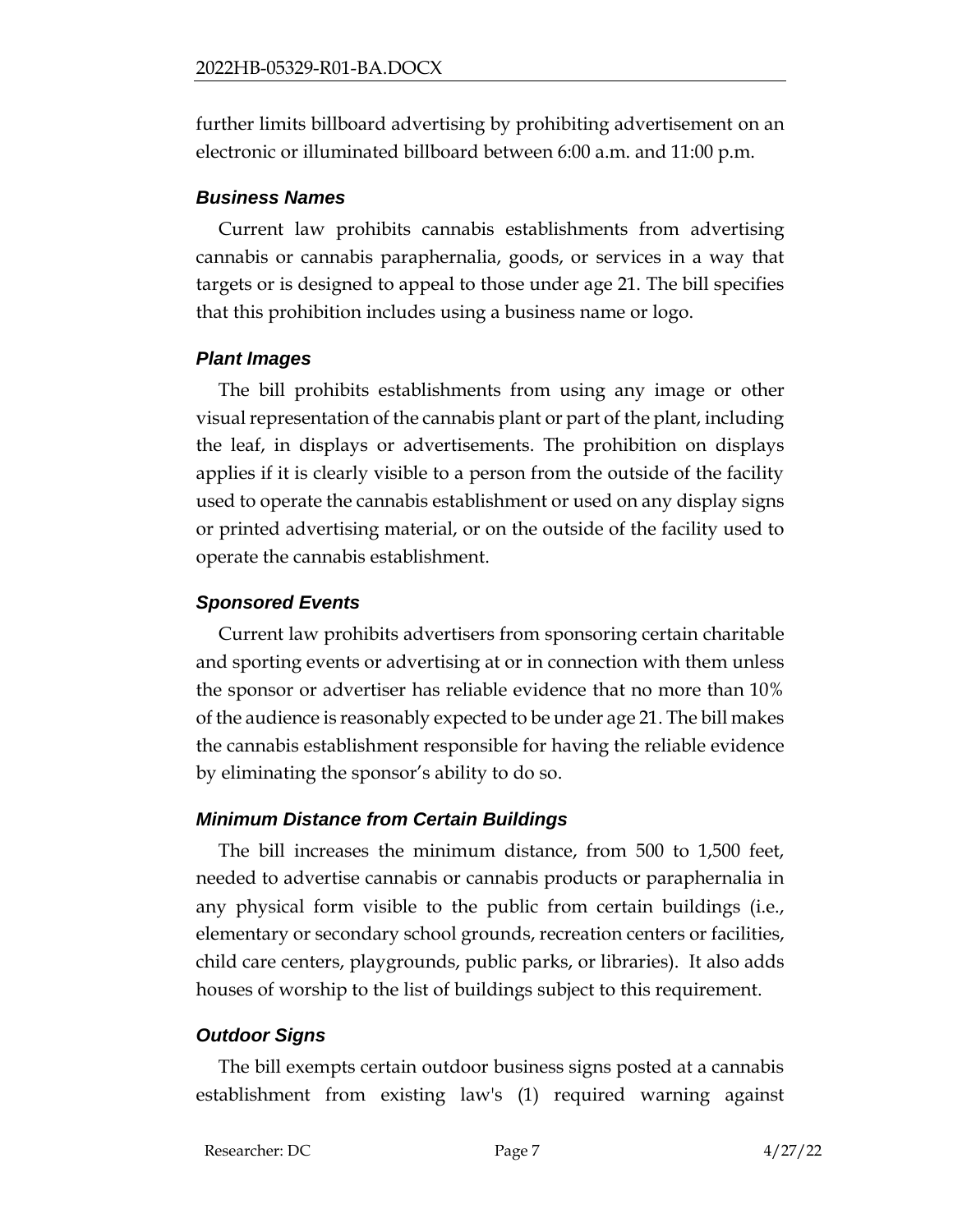underage use and (2) audience requirement (i.e., ascertaining that at least 90% of the audience is expected to be over age 21). The exemption applies to any outdoor sign meeting the below criteria and specifically includes monuments, pylons, or wayfinding signs that do so.

To qualify for the exemption, an outdoor sign must:

- 1. contain only the name and logo of a cannabis establishment;
- 2. have no image or other visual representation of the cannabis plant or part of the plant, including the leaf;
- 3. have no more than three colors; and
- 4. be located on (a) the cannabis establishment's premises, regardless of whether it leases or owns the premises, or (b) a commercial property occupied by multiple tenants, including the cannabis establishment.

## **§ 9 — DENSITY CAP**

The bill eliminates the density cap provisions that (1) until June 30, 2024, limit the number of retailers and micro-cultivators in proportion to the number of municipal residents and (2) after July 1, 2024, allow the DCP commissioner to set a cap.

Current law establishes a density cap until June 30, 2024, of one retailer and one micro-cultivator for every 25,000 residents, as determined by the 2020 census. Municipalities cannot grant zoning approval for more retailers or micro-cultivators than the cap allows. Current law allows the DCP commissioner to set a density cap beginning July 1, 2024, and post it on DCP's website. If she does, municipalities are then prohibited from granting zoning approval for more establishments than the cap allows.

#### **§ 10 — HEMP WORKING GROUP**

The bill requires the General Law chairpersons to convene a working group to study:

1. regulating hemp and its products and producers licensed in

```
Researcher: DC Page 8 4/27/22
```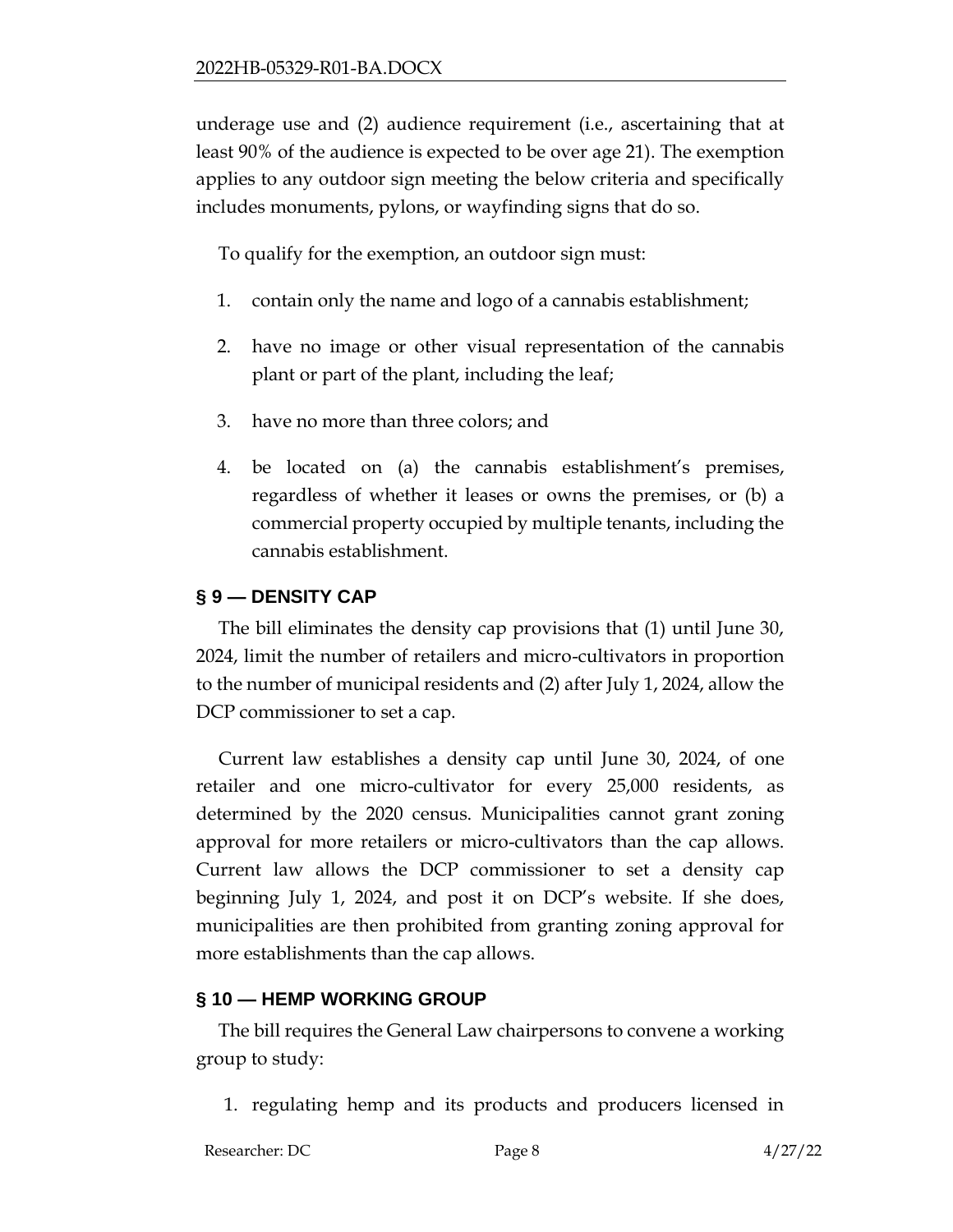Connecticut and its neighboring states;

- 2. the way neighboring states have integrated hemp and its products and producers into their recreational cannabis programs, statutes, and regulations; and
- 3. possible legislation to integrate hemp and its products and licensed producers into Connecticut's recreational cannabis statutes by allowing (a) licensees to convert their licenses to a license under the state's recreational cannabis statutes and (b) hemp products, including cannabidiol, these licensees produce to be sold in licensed cannabis dispensaries.

## *Membership*

The working group includes the General Law chairpersons, the DCP and agriculture commissioners, or the commissioners' designees, and the following legislative appointments:

- 1. a Connecticut Farm Bureau representative, appointed by the House speaker;
- 2. a person who grows hemp in Connecticut, appointed by the Senate president pro tempore;
- 3. two representatives from Connecticut's cannabis industry, one each appointed by the House and Senate majority leaders; and
- 4. two legislators representing rural districts, one each appointed by the House and Senate minority leaders.

All initial appointments must be made within 30 days after the bill's passage, and appointing authorities must fill any vacancies.

The bill requires the General Law chairpersons to serve as the working group's chairpersons. They must schedule the first meeting within 60 days after the bill passes. The General Law Committee's administrative staff must serve as the working group's administrative staff.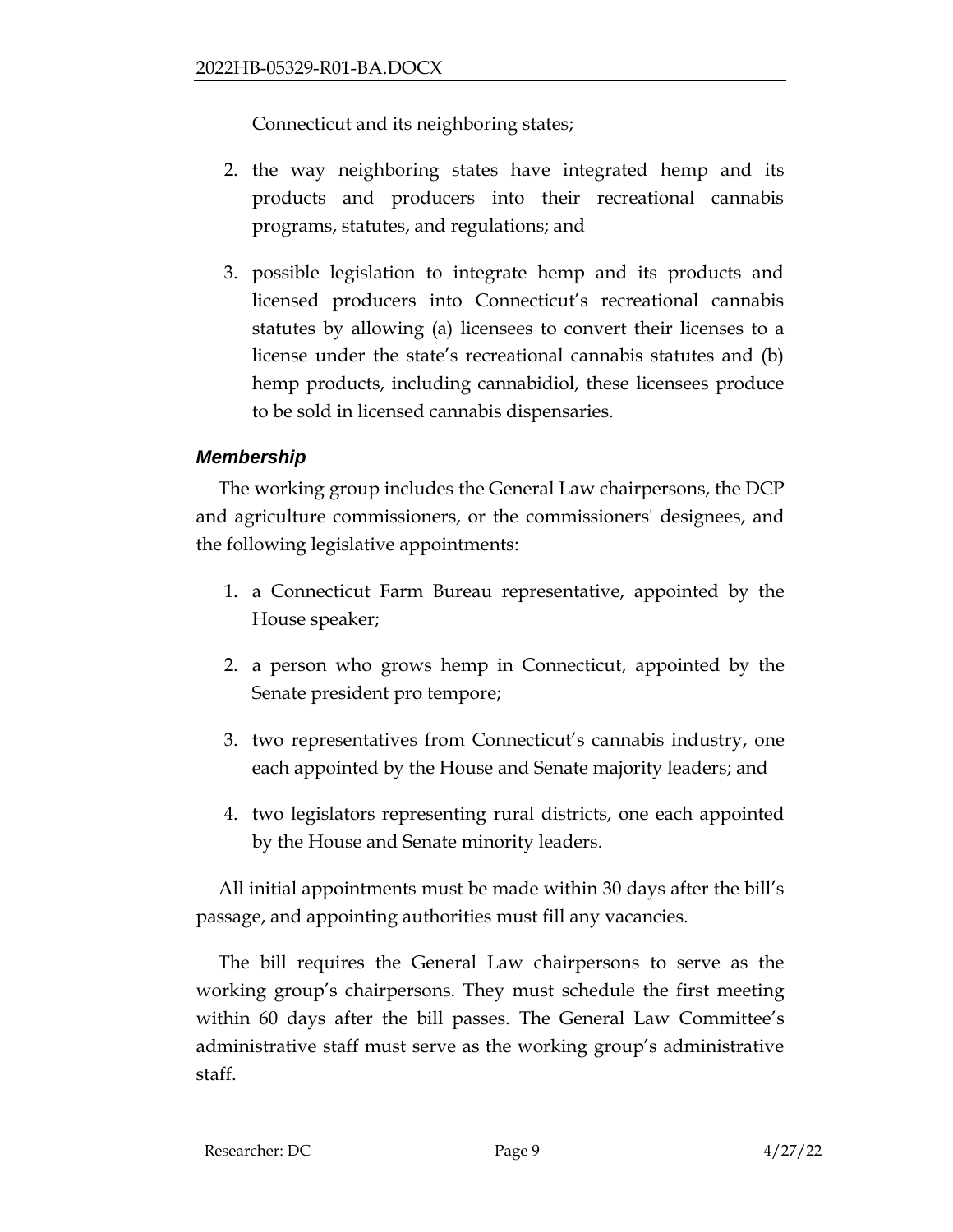By January 1, 2023, the bill requires the working group to submit a report on its findings and recommendations to the General Law Committee. The working group terminates when it submits the report or January 1, 2023, whichever is later.

## **§§ 11-14, 16 & 18-20 ─ PHYSICIANS ASSISTANTS**

The bill extends to PAs the ability to certify a patient for medical marijuana use (except for glaucoma). Existing law allows advance practice registered nurses (APRNs) and physicians to certify patients for medical marijuana use (only physicians can certify glaucoma patients).

Among other things, the bill allows PAs to:

- 1. diagnose a patient's qualifying debilitating condition, except the bill does not authorize PAs to certify marijuana use for glaucoma;
- 2. issue a written certification, for up to one year, for a patient to use medical marijuana after (a) completing a medically reasonable assessment of the patient's medical history and condition; (b) making the diagnosis that the palliative use of marijuana would likely outweigh the health risks; and (c) explaining the potential risks and benefits to the patient and parent or guardian of a patient lacking legal capacity;
- 3. until June 30, 2023, certify a qualifying patient's use of medical marijuana and provide follow-up care using telehealth if they comply with other statutory certification and recordkeeping requirements; and
- 4. possess and supply marijuana to treat side effects of chemotherapy.

The bill extends to PAs the same protections from civil, criminal, and disciplinary liability that already apply to physicians and APRNs under the medical marijuana law. As is the case for physicians and APRNs, the bill prohibits PAs from having a financial interest in any cannabis establishment, except retailers and delivery services.